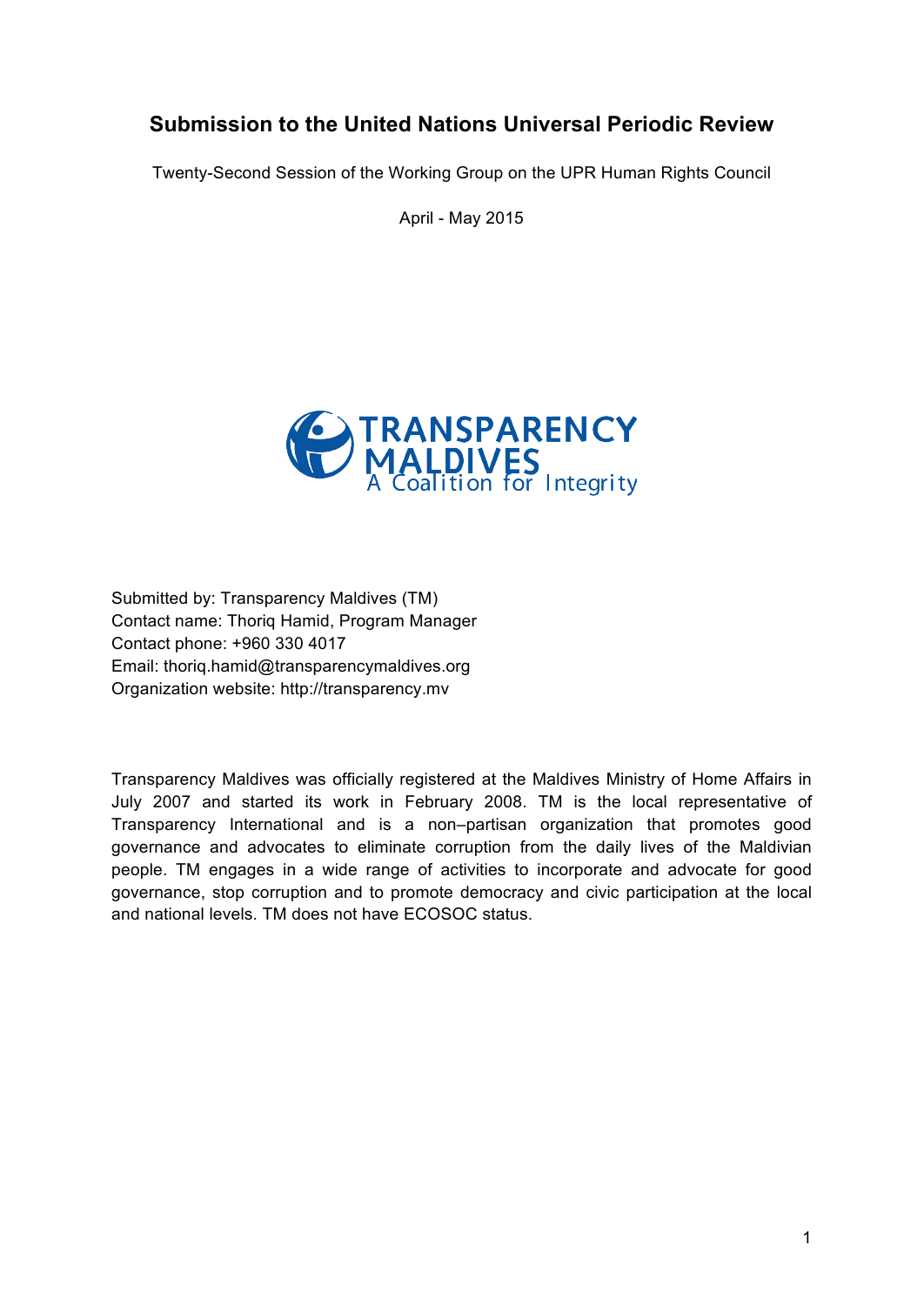# **I. INTRODUCTION**

1. The following submission by TM to the Universal Periodic Review focuses on a number of issues related to human rights in the Republic of Maldives (Maldives) and TM's core areas of interest, including good governance and democracy promotion.

2. In the course of TM's work, TM has produced various research publications dealing with core treaty issues including: contributions to Transparency International's Global Corruption Barometer and Reports, a National Integrity Systems assessment, election assessments, Parliamentary performance assessments, civil society reviews and policy papers on freedom of information and association. The submission is based on TM's research and builds on the linkages between human rights, its mechanisms and good governance. The submission seeks to provide an update on the implementation of recommendations made to the Government of Maldives (GoM) during the first cycle of the Review. It primarily focuses on the following areas of rights issues: freedoms of association, expression, democratic participation, migrant workers and access to justice.

# **II. BACKGROUND AND FRAMEWORK**

3. Maldives is a State Party to eight of the nine core international human rights instruments.

4. The adoption of the 2008 Constitution forms the basis of the State with full separation of powers. The Constitution also catalogues fundamental human rights in Chapter Two and established independent institutions to monitor the three branches of government.

5. Following from the initial Review, some new enabling legislation, and reforms to existing ones, for the implementation of core rights instruments are pending in the Parliament, the Attorney-General's Office and other concerned State bodies. A range of domestic legislative reforms is promptly needed to bridge gaps in existing legislation to ensure the State remains in compliance with its obligations under core rights instruments.

### **Recommendation:**

6. TM notes the State's announcement of the "legislative agenda 2014-2018" in 2013 and calls on the State to speedily assess reforms to existing legislation, and to ensure that any new legislation contained within the agenda are fully compliant with international human rights commitments.

### **III. PROMOTION AND PROTECTION OF HUMAN RIGHTS ON THE GROUND**

A. Achievements, best practices and priority areas of concern

### **1. Freedom of association**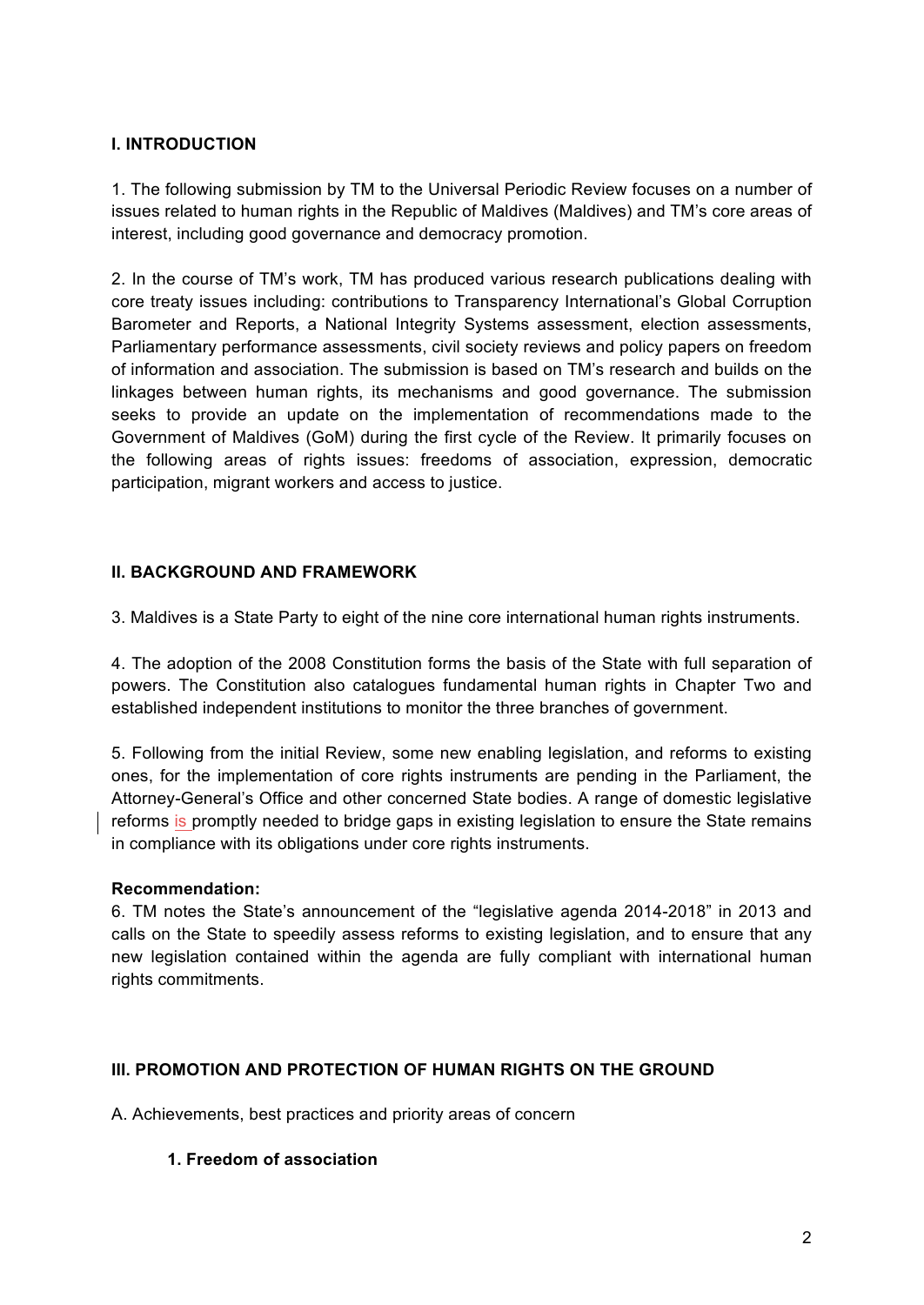7. The Constitution of the Maldives indemnifies Freedom of Association in Article 30 and in other related and enabling legislation such as the Associations Act and Political Parties Act.

# Threats to participate in political parties

8. Maldives guarantees the right to establish and participate in political parties in Article 30 (a) of the Constitution. The Political Parties Bill that was passed by the Parliament on December 27, 2012 contained a stipulation in Article 11 of an arbitrary 10,000 minimum membership for the formation of a political party. In the same month, the Maldives Elections Commission moved to dissolve eleven registered political parties under this Act.

9. Following a petition by the GoM, the Supreme Court (SC) intervened and in September 2013 countermanded Article 11 in a verdict declaring 3000 members to be the minimum requirement for political party registration on the basis of the 2005 Political Party Regulation, until the Political Party Act is reworked in accordance with guidelines provided in the ruling.

10. On February 6, 2014 the Elections Commission again dissolved eight political parties that did not meet the 3000 registered members criteria and provided a three-month window to increase membership to meet the minimal cutoff. Such restriction goes against the freedom of association guaranteed by the Constitution and by international human rights law to which Maldives is party. Although the SC ruling is commendable in upholding established freedoms of association, formation and participation in political parties, it was undertaken under controversial circumstances. This is discussed in detail in 5 under "Access to Justice and Rule of Law".

### **Recommendation:**

11. Remove limitations and ambiguity in legislation on minimal requirements to form and sustain political parties to bring it in line with international norms.

# Threats, intimidation and harassment of civil society

12. In 2013, the GoM actively engaged in making direct threats of dissolution to Non-Governmental/Civil Society Organizations. During the 2013 Presidential election, the registrar of NGOs at the Ministry of Home Affairs announced in October 2013 that NGOs:  $TM^1$ , NGO Federation and Tourism

<sup>&</sup>lt;sup>1</sup> Translation of letter:

Reference is made to your press statement dated 28th September 2013 regarding a specific call for action in relation to the SC ruling in the case of the Presidential Elections of 2013.

As per Article 141(c) of the Constitution of the Maldives, no officials performing public functions, or any other persons, shall interfere with and influence the functions of the courts. As stated under the Associations Act Section 19 (b), any activities that breach the Constitution and laws of Maldives are grounds for de- registration of the association by the right afforded to the Registrar of Associations under Section 32 (a) of the Associations Act.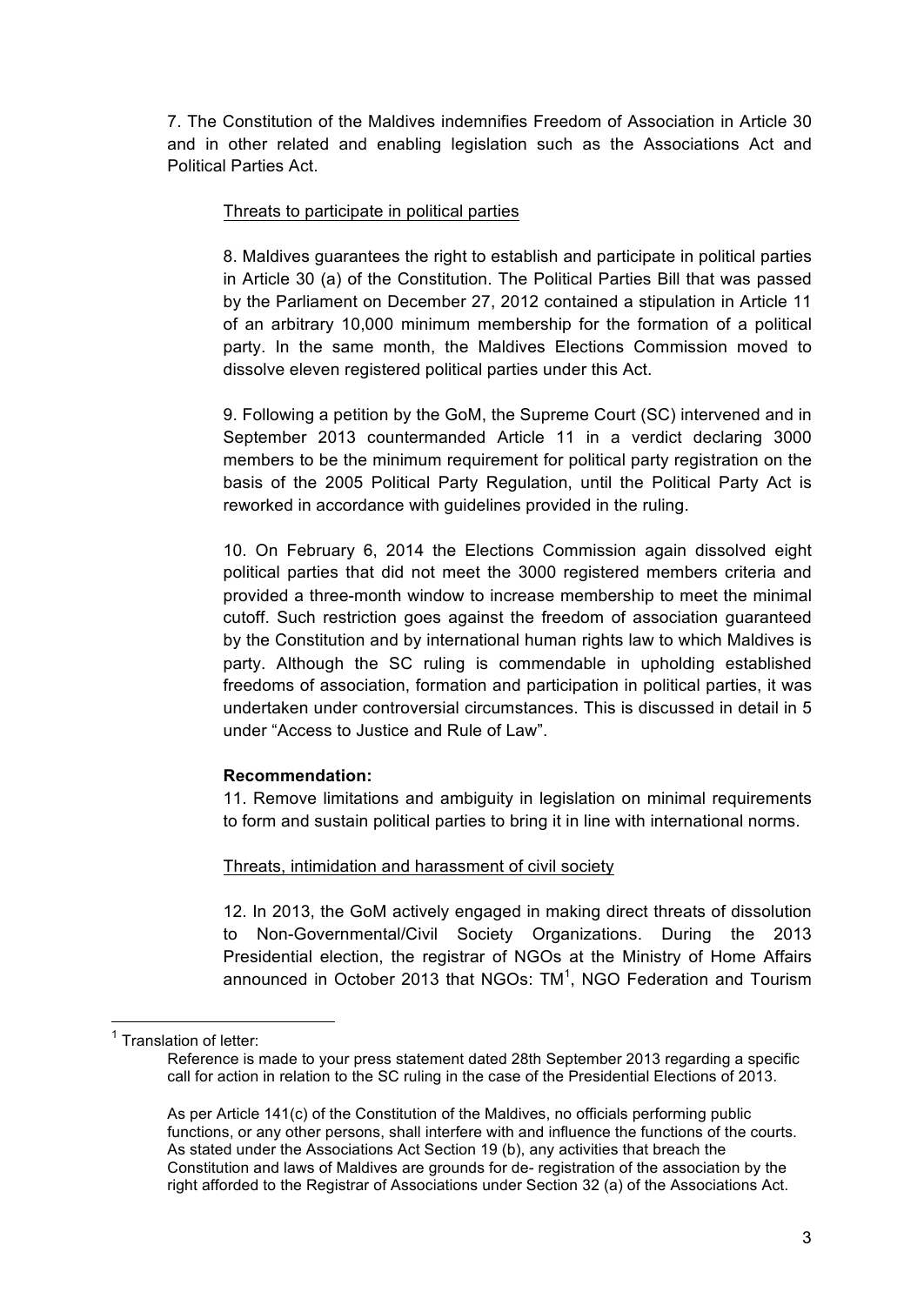Employees Association of the Maldives were under investigation for "unlawful acts" and allegedly challenging a SC ruling. This warning was prompted following statements from the NGOs contending the Court injunction to delay the second round of the 2013 Presidential Election. While the dissolution warning was not followed through, it goes to underline the precarious nature of civil society operations in the Maldives in the face of a lack of resolute legal protections and civic values.

13. On 18 March 2013, the Registrar of NGOs, announced plans to dissolve approximately 70 percent of registered NGOs<sup>2</sup>, citing their failure to comply with reporting requirements. This proclamation was in violation of Article 30 (b) of the Constitution. While the State has not yet followed through on this matter, it has not rescinded this threat and civil society organizations that do not meet the above criteria remain under risk.

14. In 2014, the SC ordered the local NGO Maldives Bar Association to change its name citing the word "bar" is used in other countries to refer to an official body comprising members of the legal profession. And in June 2014, citing the Supreme Court ruling, the Home Ministry dissolved the organization for failure to change its name<sup>3</sup>. It is to be noted that the Association name was registered with the pre-approval of the Ministry and the Attorney-Generals Office.

#### **Recommendation:**

15. Cease intimidation and harassment of civil society organizations.

#### Issues with the legal framework

16. There are severe deficiencies in the existing legal framework - the 2003 Associations Act - that are detrimental to the effective functioning of civil society. One such deficit is the amalgamation of all types of associations under one umbrella, limiting the functioning of a variety of associations. A separate legislative framework that guides and protects civil society organisations does not currently exist.

17. The State has acknowledged the existing legal framework is limiting freedom of association in the Maldives and accepts that it is not in line with

Therefore, we advise that you act within the boundaries set by the Constitution of the Maldives, the legislations and the Associations Act. And it is hereby informed that steps will be taken in accordance with the Associations Acts should such actions continue on your part.

The letter from the Registrar of the Associations implied that TM's statement interfered and/or influenced the functions of the courts. As such the letter warned TM that action could be taken under the "Cancellation of registry of an Association" of the Associations Act 2003.

 $2$  1,300 of 1,853 legally registered civil society organizations.

 $3$  The Bar Association had stated that while it will not move to change its name, it would step aside once new legislation provides for an official Bar Council comes into being. The Association was a vocal critic of the misconduct of SC justices at the time of dissolution.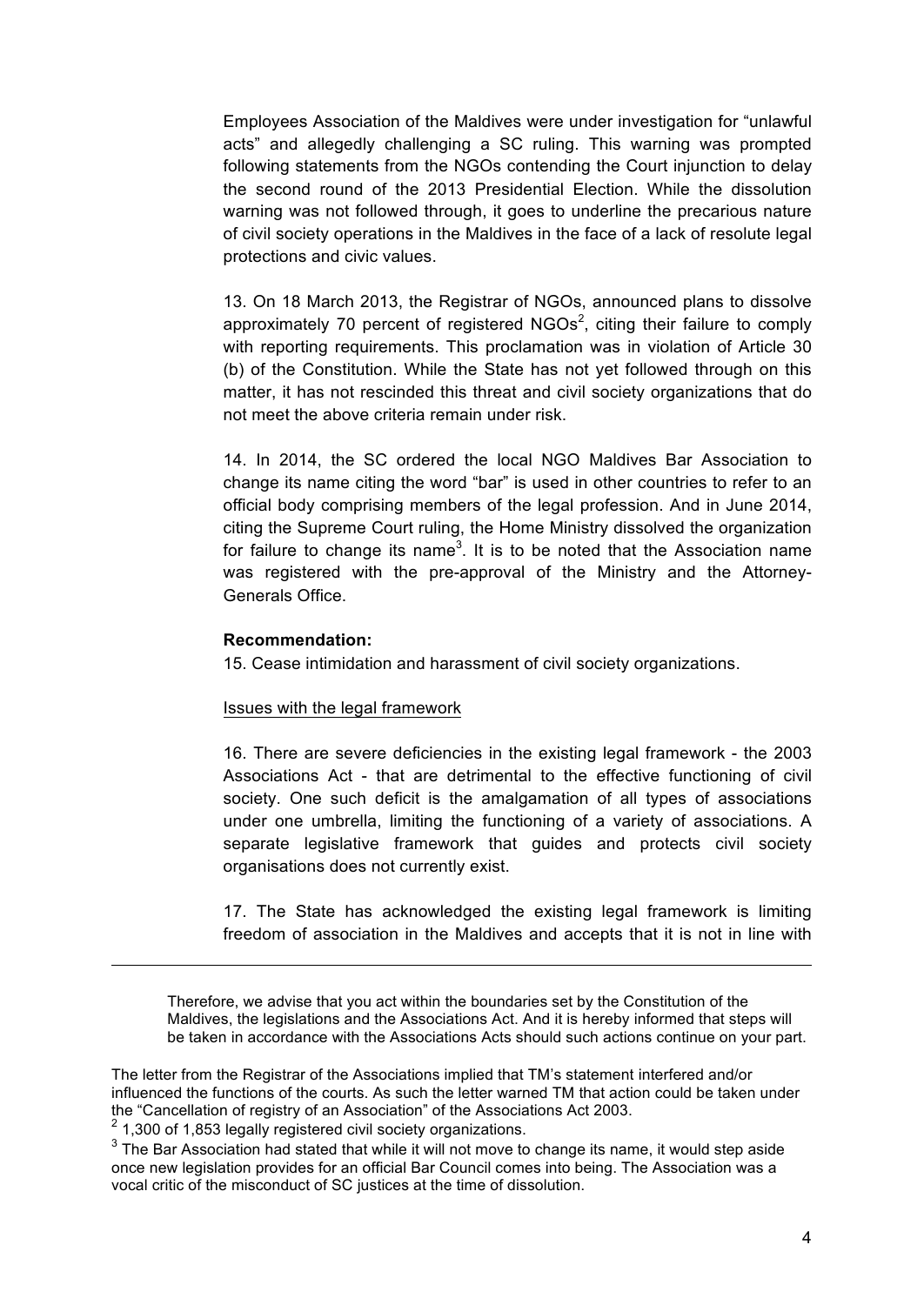international standards and needs to be revised in order to align it with the 2008 Constitution to create a conducive environment for establishing a vibrant civil society<sup>4</sup>.

## **Recommendations:**

18. Implement commitments to put in place a regulatory framework that is inline with international best practices on the freedom of association.

19. Expedite the amendment of legislation to decriminalize unregistered and informal associations.

# **2. Freedom of expression and media freedom**

20. The Constitution guarantees freedom of expression and freedom of the media in Articles 27 and 28, provided that freedom is exercised in a manner "not contrary to any tenet of Islam" notwithstanding it being in contravention of international human rights instruments Maldives is party<sup>5</sup>.

21. The initial Review made recommendations to the State to ensure Freedom of the media and expression<sup>6</sup>. TM welcomes the State's ratification of the domestic Right to Information Act in 2014 as a positive contribution to good governance and reiterates the importance of the expedient implementation of its provisions. In 2013, Maldives recorded a backslide of 30 places on the Reporters Without Borders Press Freedom Index, and a further five places (to 108th) in 2014 - a snap back to pre-Maldives' first democratic election levels. During the period between reviews, the State enacted some legislation that undermined the 2008 Constitution, curtailed freedom of expression, freedom of the media and posed serious challenges to independent journalism<sup>7</sup>. In February 2012, following the contentious transfer of power and throughout the 2013-2014 Presidential and Parliamentary election periods, journalists and dissenters were arbitrarily arrested during the coverage of protests and were intimidated by state security forces $8$ . A number of media organisations were

<sup>8</sup> Some notable incidents of violence regarding media freedom include:

<sup>&</sup>lt;sup>4</sup> In collaboration with International Foundation for Electoral Systems, TM is currently in the process of implementing a project to reform the existing Associations Act. In 2012 and 2013, under the programme, TM has drafted a best practice legislation and have engaged the State in pursuing the establishment of these reforms through legislative processes. The State has been very conducive to the process and has committed to a full-fledged reform of the existing Associations legislature.

<sup>&</sup>lt;sup>5</sup> Reference is made to Article 19 of the ICCPR and HRC General Comments on ICCPR No. 10 and 34.

<sup>6</sup> Initial Review recommendations (accepted by State): 100.22, 100.25, 100.34, 100.35, 100.36, 100.37, 100.103, 100.119.

Restrictions on journalists in covering protests in Public Assembly legislation, 2014 Contempt of Court regulations, provisions in the Parliamentary Privileges Act that infringe on international norms of media freedom.

a. On February 20, 2012, Rilwan Moosa, with the privately owned Villa Television, was attacked while covering a protest organised by the opposition Maldivian Democratic Party (MDP).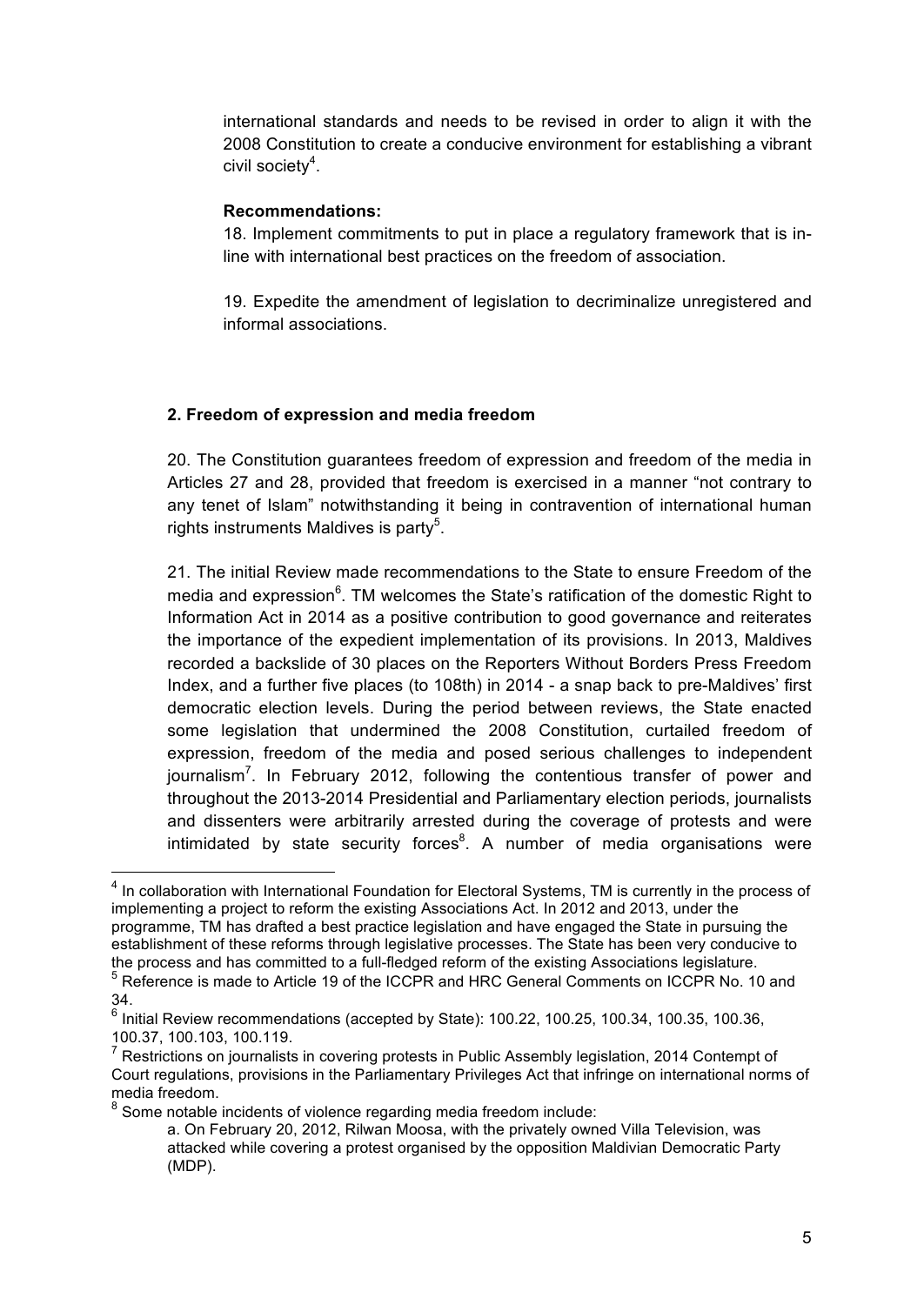obstructed, and one particular media organization was actively discriminated against<sup>9</sup> by the State. During this period, human rights advocates and individuals have been subjected to attacks, often life-threatening, for exercising their freedom of  $expression<sup>10</sup>$ .

22. During the Review period, civil society organizations<sup>11</sup>, journalists<sup>12</sup> and elected officials<sup>13</sup> also received death threats. In August 2014, Ahmed Rilwan Abdulla, a

b. On February 22, 2013, Aishath Leeza and Aminath Saani of the state broadcaster - Maldives Broadcasting Corporation, were attacked with a volatile substance thrown at them.

c. On the same night, head of news for Raajje TV, Aswad Waheed was attacked by unknown assailants with an iron bar resulting in serious head injuries. He was later flown out to Sri Lanka for treatment and underwent major surgery. Following extensive rehabilitation, he later returned to the Maldives on April 19, 2013.

d. On October 7, 2013, Raajje TV's - a television station widely viewed to be oppositionaligned - broadcast station was destroyed in an arson attack, which involved a life-threatening assault on an onsite security official, causing widespread damage to property and infrastructure, and took the channel offline. The Maldives Police Service were forewarned by the station on the possibility of an attack, but the Service failed to offer adequate protection, citing resource constraints.

e. On March 2010, Dhi TV, then widely-seen to be opposition aligned, staff were attacked by gang members following reporting on a gang leader.

 $9$  The arson attack on Raajje TV occurred a few weeks after police issued a statement stating they would not "cooperate" with the Raajje TV, accusing the station of making false and slanderous allegations against security forces. In 2012, during President Mohamed Waheed's tenure, his President's Office announced ceasing cooperation with Raajje TV. Other media faced no such restrictions. The Civil Court ruled in April that such discrimination was unconstitutional and ordered the President's Office to rescind the ban. This incident reflects a worrying trend of impunity by the State in infringing on freedoms of the media, especially when this is carried out by the highest public office of the GoM.

10 Some notable incidents regarding freedom of expression include:

a. In January 2011, Aishath Velezinee, former President's Member to the judicial watchdog the Judicial Services Commission (JSC), was stabbed in broad daylight. This attack, viewed by TM as likely to be politically motivated, occurred following Velezinee's campaign to highlight issues of corruption and sedition against members of the JSC, politicians and public figures.

b. In June 2012, unidentified assailants slashed the throat of Ismail Hilath Rasheed, who blogged about taboo topics in the Maldives including gay rights and religious issues. Following his recovery, Rasheed alleged the attack was carried out by religious fundamentalists. Some religious groups in fact, welcomed the attack on social media. The State failed to undertake a proper investigation into the attack and to date, no one has been brought to trial. The GoM responded to international media, without any evidence or based on facts, stating the attack had nothing to do with religious extremists, but alleged that Rasheed was a gang member and claimed the attack was carried out by rival gang members.

c. In October 2012, then-government-aligned PPM Parliament Member Dr. Afraasheem Ali, was murdered following a stabbing attack outside his home. Dr. Ali was widely viewed as an Islamic moderate who professed progressive opinions on various issues of jurisprudence.

 $11$  TM received death threats pertaining to the issue of statements concerning the conduct of the 2013 Presidential elections. While this incident was reported to the Maldives Police Service, follow-up investigative action was not taken.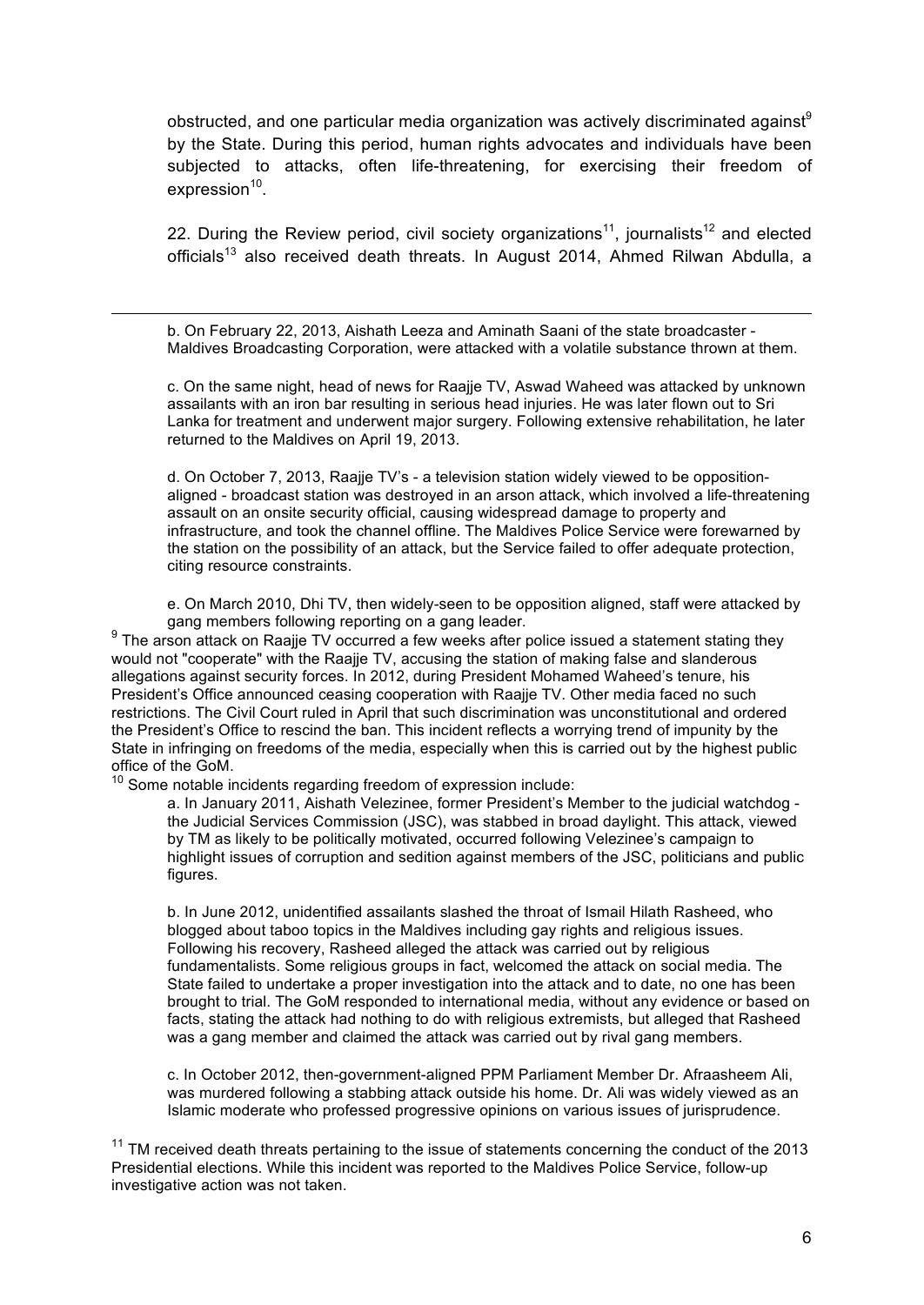journalist working for Minivan News, disappeared and was allegedly abducted. Abdulla has been missing since August 8, 2014<sup>14</sup>. The Human Rights Commission has stated that authorities are not doing enough and domestic and international actors have communicated their concerns regarding the incident.

23. TM is concerned that the State has so far failed to ensure that attacks on journalists, Parliament members and human rights advocates are quickly investigated and those responsible brought to justice. In some of these instances, the State has actively sought to politicise incidents at the cost of delaying addressing of such violations.

24. The most recent spate of restrictions on the freedom of expression is the promulgation in September 2014 of the legislation regulating publication of literature. This regulation prohibits publishing literary works without pre-approval from the State and puts in place a bureaucratic censorship regime. TM notes that this is a major step backwards in consolidating democratic freedoms post-2008 as it contravenes the freedom of expression (Article 27) enshrined in the 2008 Constitution and breaches Maldives' obligations under ICCPR.

### **Recommendations:**

25. Cease all intimidation, discrimination and harassment of media and demonstrate commitment to guarantee protection of journalists, earnestly investigate threats and bring perpetrators to justice.

26. Immediately remove restrictions on media freedom and freedom of expression by repealing problematic provisions and amending the recent publication of literature regulation to conform to the Constitution and international norms.

# **3. Right to participate in public affairs and in democratic government**

27. TM notes the legal framework guiding elections, established by the 2008 Constitution, are adequately in line with international standards. Under this framework, Maldives' second multiparty presidential elections were initially held on September 7, 2013. The election process was noted as transparent, fair, and credible by international observers, as well as by TM's 400-strong domestic election observation<sup>15</sup>. However, the SC annulled the elections, citing voting irregularities. New elections were held on November 9, and following a run-off, a new President was elected on November 16. The election period manifested widespread efforts to

<sup>&</sup>lt;sup>12</sup> In August 2014, 15 journalists received death threats as a result of their reporting on criminal gang activity.

 $13$  Six opposition MDP Parliament members were also threatened with such messages via SMS.

<sup>&</sup>lt;sup>14</sup> While the Maldives Police Service maintain they are investigating the disappearance, they have not been forthcoming with information or updates to either the public or Abdulla's family. His family have since taken up a public campaign calling for state authorities to expedite the search and investigation efforts.

 $15$  The country's first scientific election observation utilising a quick count.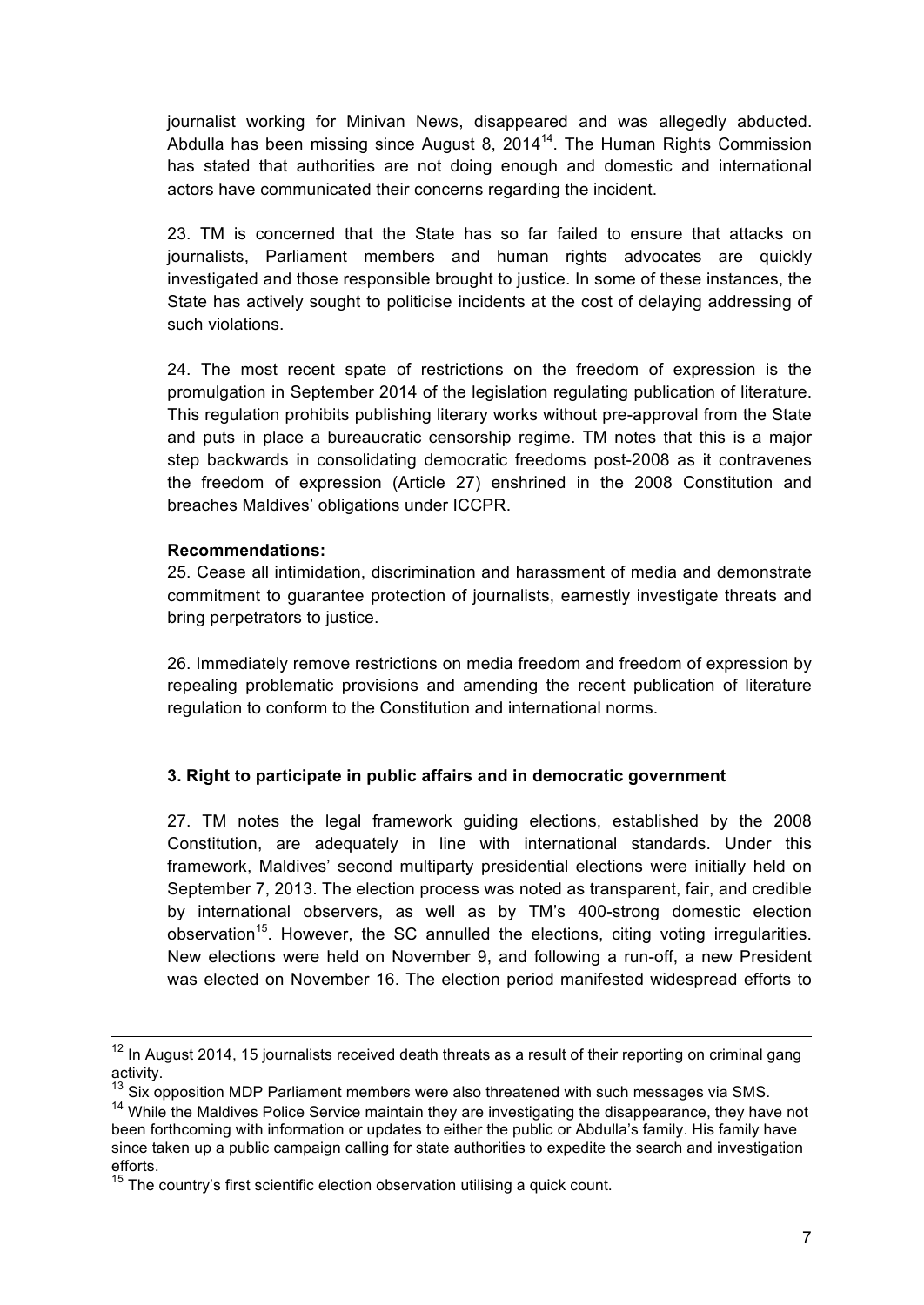subvert electoral processes<sup>16</sup> and unprecedented interference by the SC, political actors and the State in electoral processes, leading to a tumultuous and fearful environment in the country that resulted in various human rights abuses (as noted under the above themes).

28. A crucial issue is the uncertainty regarding the interventions of the judiciary during elections, and, in particular, the 16-point guideline for conducting all elections in the Maldives, issued by the SC on October 7, 2013 during the Presidential election. TM is of the view that the guideline does not improve upon the technical aspects of electoral administration, and furthermore, the guideline creates room for political parties, candidates and others to obstruct the electoral process by bypassing remedies for complaints through existing electoral complaint and judicial mechanisms. As a result of these infringements by the State on the democratic norm of separation of powers and the independence of institutions, the fundamental and constitutional right to full public participation in democratic government is limited.

### **Recommendations:**

29. Address and resolve legal discrepancies and inconsistencies between the 16 point guidelines and other related legal framework supporting elections in the **Maldives** 

30. Secure the independence of the Elections Commission from state interference.

# **4. Migrant worker rights and protections**

31. Maldives being a receiving country for migrant workers, there are approximately 200.000<sup>17</sup> documented and undocumented foreign workers, mostly working in the construction and tourism industries<sup>18</sup>.

32. As per recommendations made in the initial Review<sup>19</sup>, the State has taken a number of positive actions to address the problem. It has ratified the ILO core conventions in January 2013 and cooperates with ILO to carry out labour rights promotion. Following international pressure in 2011, the GoM undertook the implementation of a human trafficking prevention action plan and passed the Anti-Trafficking Act in 2013. GoM has also voiced its commitment to accede to the

<sup>&</sup>lt;sup>16</sup> TM observed documented cases of abuse of state resources, extensive vote buying from political parties, character assassination tactics and media space being favourably given to pro-state candidates. Lack of political finance transparency resulting from gaps in the electoral legal framework and oversight mechanisms also plays into this issue. This was backed by the country's first democracy survey that recorded 15% of respondents were offered money or other incentives in exchange for their vote.

<sup>17</sup> US State Department Trafficking in Persons Report 2014

<sup>&</sup>lt;sup>18</sup> Some of these individuals, mostly originating from South Asian countries, are victims of forced labour, including through debt bondage, withholding of identity documents and non-payment of wages, as evidenced by the caseload handled by TM's legal aid centre.

<sup>19</sup> Initial Review recommendations: 100.107, 100.114.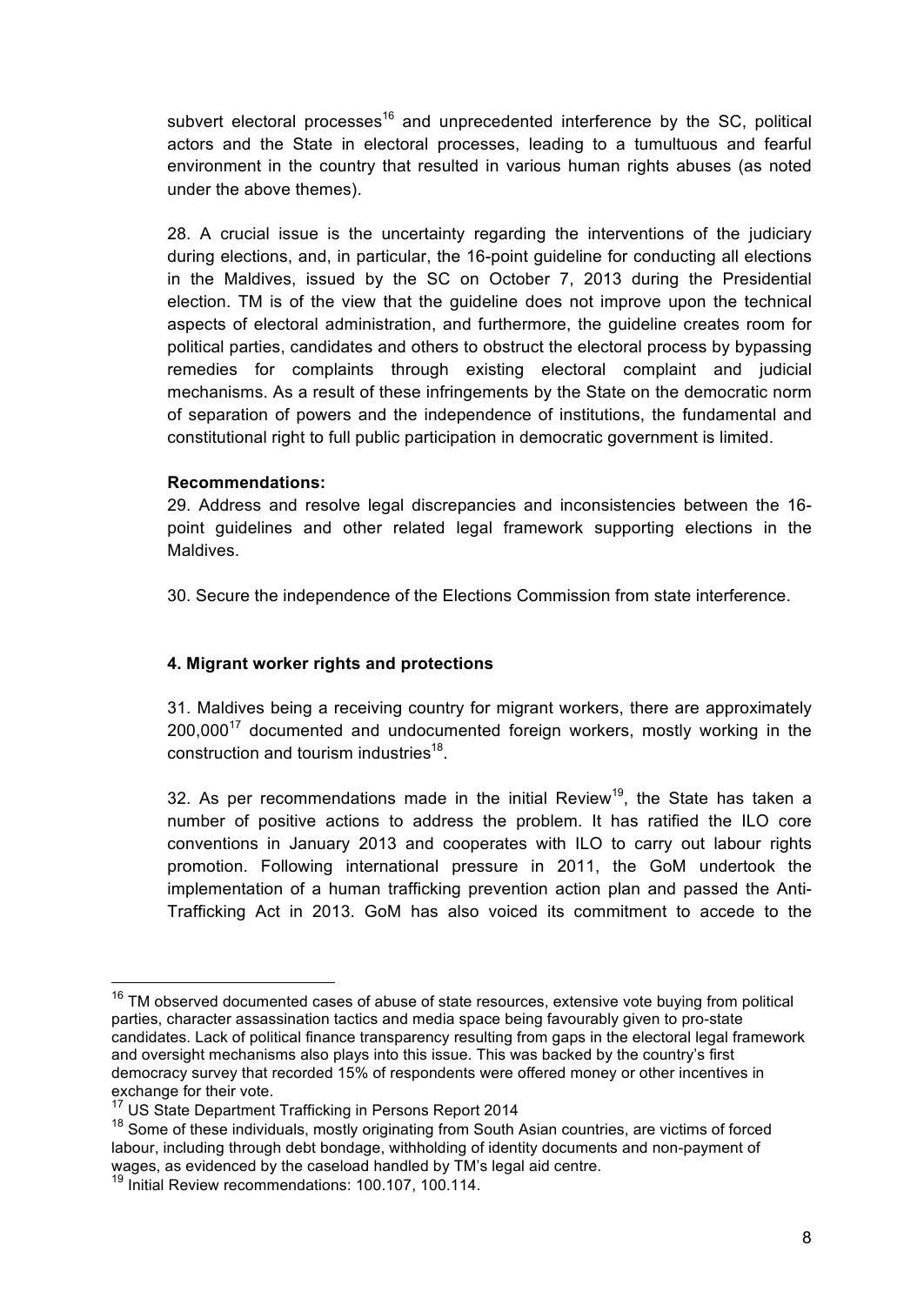International Convention on the Protection of the Rights of Migrant Workers and Members of their Families (ICRMW)<sup>20</sup>.

33. While the GoM must be commended for its commitment to solving this issue, there are large gaps that need to be addressed. There are discrepancies between the existing legislation and international standards. Most migrant workers are not aware of available redress mechanisms. The mechanisms available are not, in reality, accessible due to language impediments. All documents to access services, including court forms are in Dhivehi, the local Maldivian language. Due to resource constraints, translators are sometimes not made available to migrant workers at the investigation and/or court stages, which further victimises an already vulnerable group. Resource mobilisation efforts, on implementing provisions of the action plan, are inadequate. Recent changes to government structure following the inauguration of the new government in 2013 have brought in bureaucratic hurdles<sup>21</sup> that have stymied coordination between the oversight committee established by the Act and state bodies and concerned civil society organizations.

### **Recommendations:**

34. Sign, ratify the ICRMW in full and bring domestic law in line with international human rights commitments, including all ILO core conventions.

35. Improve the implementation of the Anti-Trafficking Act, expedite amendments to bring it in line with international standards, and strengthen mechanisms for handling labour related complaints to make it more accessible to migrant workers.

# **5. Access to justice and the rule of law**

36. The initial Review made broad recommendations to the State to improve human rights education of the judiciary and public, and to fully implement the Basic Principles on the Independence of the Judiciary<sup>22</sup>. Following the visit of the UN Special Rapporteur for the Independence of Judges and Lawyers, Gabriela Knaul in February 2013, specific recommendations were made in her report to address concerns with the judicial sector<sup>23</sup>. While the GoM has commenced various undertakings to reform the judicial system including capacity building and re-training, serious reform of law and legal procedures have stagnated. Further exacerbating the situation is the lack of tolerance on the part of the judiciary to criticism.

 <sup>20</sup> Initial Review recommendations: 100.1, 100.2, 100.3, 100.5, 100.7, 100.8, 100.9, 100.78.

<sup>&</sup>lt;sup>21</sup> The changes to issuance of work visas and work quotas with the change of concerned government office structures were problematic.

 $^{22}$  Initial Review recommendations (accepted by State): 100.22, 100.79, 100.80, 100.81, 100.83.

 $23$  The GoM came out with a statement saying while it welcomed the recommendations made, while calling for international bodies to refrain from undermining the country's judiciary.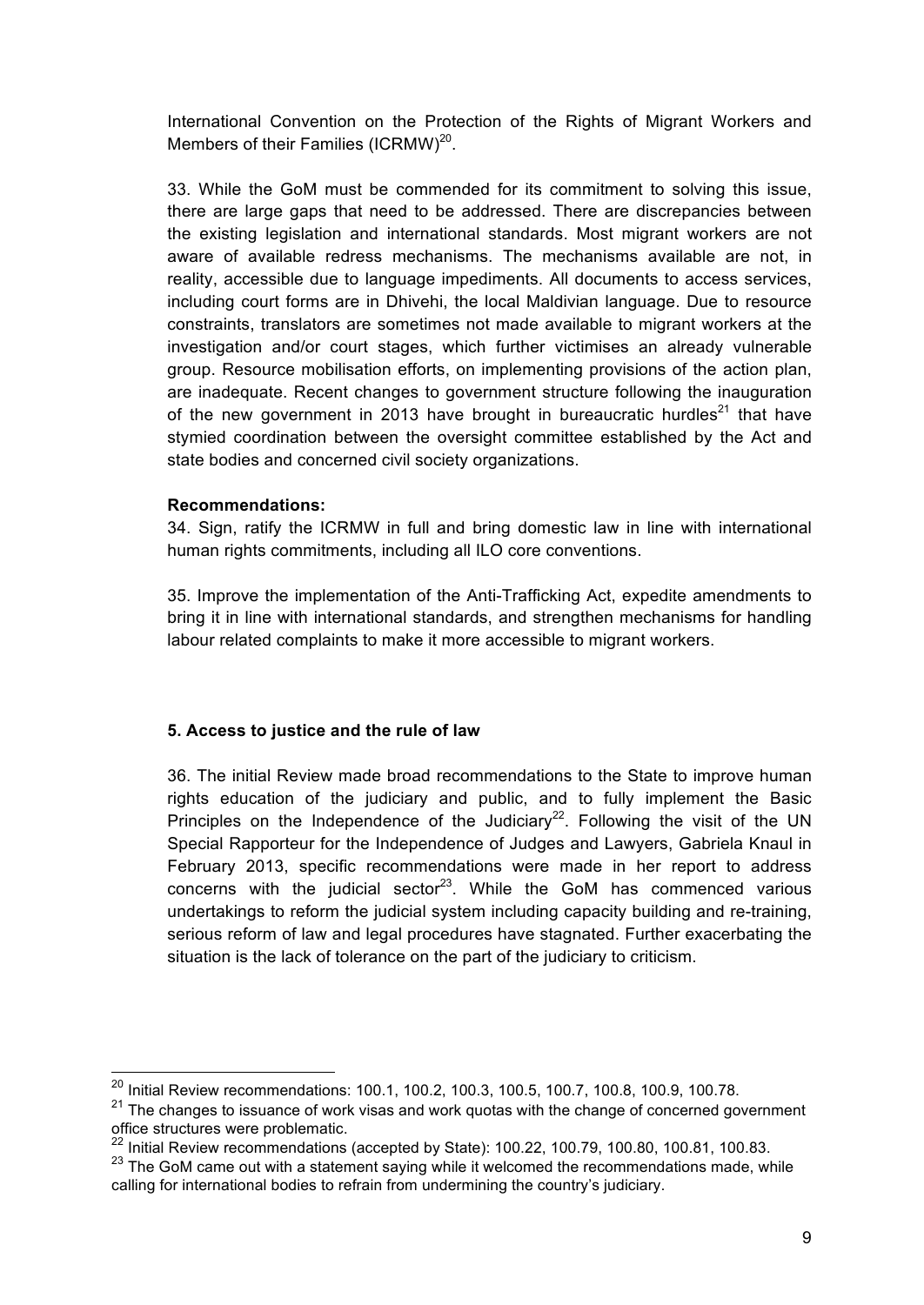# Independence of the judiciary and limiting access to justice

37. During the review period the executive actively interfered with judicial independence on a number of occasions including the locking of the SC premises, the arrest of the chief judge of the criminal court in 2012, and the irregular conduct of the trial of President Nasheed in 2012 (for the arrest of the judge) $^{24}$ .

38. In February 2014 $^{25}$ , the SC instigated a contempt of court charge under its new "Suo Motu" regulation<sup>26</sup> against the Elections Commission members stating they disobeyed SC rulings in dissolving eight parties<sup>27</sup>. One major problem in this particular instance is that the SC is the Judge in its own case. In March 2014, the SC ruled to remove the Elections Commission President Mr. Fuwad Thowfeek and Vice President Ahmed Fayaz Hassan and decreed Mr. Thowfeek serve a suspended prison sentence of six months.

39. These expulsions are contrary to the Constitutional provisions on dismissal of Elections Commission members. This ruling also calls into question the irregular nature of the "Suo Motu" powers of the Court in that it may derail constitutionally-guaranteed fundamental human rights protections such as the right to the appeal process. The larger implications of the Courts interpretations of contempt of court without strong procedures in place is that severe restrictions are placed on constitutionally guaranteed freedoms and violates principles of separation of powers and upholding the autonomy of independent commissions.

### **Accountability**

40. The Judicial Services Commission has failed to ensure its main function of holding judges to account. TM is concerned about the adverse impacts on the integrity of the SC resulting from the alleged questionable conduct of SC Justices and failure of state institutions to resolve these allegations against Justices $^{28}$  and the institution of the Supreme Court. This negligence to

<sup>&</sup>lt;sup>24</sup> There exists many irregularities in the formation and composition of the special magistrate court to undertake the trial.

 $25$  The charges were filed as the Elections Commission were in the process of organizing Parliamentary Elections in March 2014.

<sup>&</sup>lt;sup>26</sup> Enacted by the Court on February 6, 2014.

 $27$  The procedure regarding the filing of charges and subsequent hearings were irregular:

<sup>-</sup> The Elections Commission did not receive a formal charge sheet until the defense team attended the SC for the second hearing on 18 February.

<sup>-</sup> The case was presided over by 5 out the 7 SC Justices. The Suo Motu Regulations specify that cases under it should be presided over by the full bench unless decided otherwise by the SC.

<sup>-</sup> The SC had not provided to the defense team the specific statements that allegedly involved contempt. The SC also had not clarified the exact manner EC violated SC's ruling and order on political parties. In addition, the SC brought up charges on alleged violation of orders and ruling during the Presidential Elections.

<sup>&</sup>lt;sup>28</sup> In June 2014, the Judicial Services Commission cleared the SC Justice Hameed of misconduct charges, citing lack of evidence.